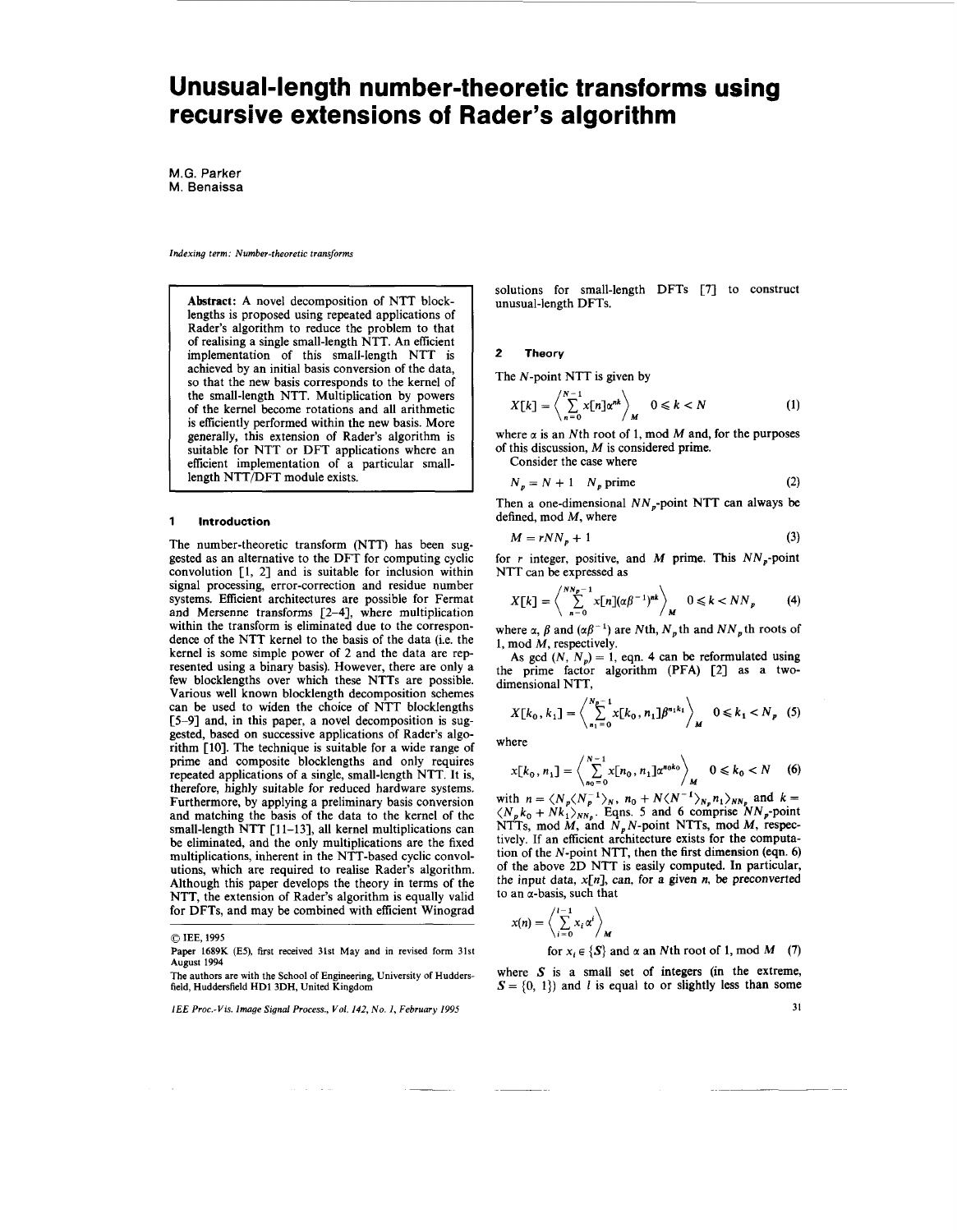multiple of *N.* In such a case, the NTT of eqn. 6 can be computed without multiplication, the multiplications by powers of  $\alpha$  being replaced with rotations of  $x[n]$  [11, 121. (These principles are simply generalisations of the ideas inherent within the implementations of Fermat or Mersenne number theoretic transforms [2-4, 141). To compute the  $N<sub>n</sub>$ -point NTTs, eqn. 5, multiplication by powers of the kernel,  $\beta$ , are required. These NTTs will not be simply realised in an  $\alpha$ -basis as  $\beta$  cannot be a simple power of  $\alpha$ . It is possible to convert the data from an  $\alpha$ -basis to a  $\beta$ -basis after having performed the N-point NTTs and prior to performing the  $N_p$ -point NTTs [13]. However, suitable basis converters may not always be feasible and, for word-parallel implementations, a large number of basis converters will be required. An alternative solution, the subject of this paper is to utilise Rader's algorithm  $\lceil 10 \rceil$  to compute the N<sub>p</sub>-point NTTs using N-point NTTs, mod M.

Rader's algorithm states that a P-point DFT, where P is prime, can be computed using a  $\bar{P}$  - 1-point complex cyclic convolution (CC). This  $P - 1$ -point CC can, in turn, be computed using any orthogonal transform (such as the NTT), possessing the 'cyclic convolution property'. Similarly, a  $P$ -point NTT, mod  $M$ , can be computed Similarly, a *P*-point NTT, mod *M*, can be computed using a *P* – 1-point CC, mod *M*, which can, in turn, be using a  $P - 1$ -point CC, mod M, which can, in turn, be computed using  $P - 1$ -point NTT/INTTs, mod M, procomputed using  $P - 1$ -point NTT/INTTs, mod M, providing a  $P - 1$ -point NTT exists, mod M. From eqn. 3 it is clear that  $M$  supports  $N_p$  and  $N$ -point NTTs. Therefore the  $N_p$ -point NTT of eqn. 5 can be represented as

$$
Y[k] = \left\langle \sum_{n=0}^{N_p-1} y[n] \beta^{nk} \right\rangle_M
$$

and decomposed as follows

$$
Y[0] = \left\langle \sum_{n=0}^{N_{p}-1} y[n] \right\rangle_{M}
$$
\n
$$
Y[k] = \left\langle Y'[q] + y[0] \right\rangle_{M} \quad 1 \le k < N_{n} \tag{9}
$$

$$
Y[k] = \langle Y'[q] + y[0] \rangle_M \quad 1 \leq k < N_p
$$

where :

$$
Y'[q] = \left\langle \sum_{p=0}^{N_p-2} y'[p] \beta'_{q-p} \right\rangle_M \quad 0 \le q < N_p-1 \tag{10}
$$

$$
n = \langle g^{-p} \rangle_{N_p} \quad k = \langle g^q \rangle_{N_p} \tag{11}
$$

$$
y' \lfloor p \rfloor = y \lfloor \langle g^{-p} \rangle_{N_p} = y \lfloor n \rfloor
$$

$$
\beta'_{q-p} = \beta^{(gr-p)_{NP}} = \beta^{nk} \tag{12}
$$

$$
Y'[q] = \langle Y[\langle g^q \rangle_{N_p}] - y[0] \rangle_M \tag{13}
$$

 $\frac{1}{4}$  LH<sub>1</sub> -  $\frac{1}{4}$  L<sub>N</sub><sub>p</sub> -  $\frac{1}{2}$  L<sub>1</sub> -  $\frac{1}{2}$  L<sub>1</sub> - 1)th root of 1, mod  $N_p$ . Thus, using and g is an  $(N_p - 1)$ th root of 1, mod  $N_p$ . Thus, using N-point NTT/INTTs to compute the  $N = N_p - 1$ -point CC of eqn. 10,

$$
Y'[q] = \left\langle N^{-1} \sum_{k=0}^{N-1} F(k) G(k) \alpha^{-qk} \right\rangle_M \quad 0 \leq q < N \qquad (14)
$$

where

$$
F(k) = \left\langle \sum_{p=0}^{N-1} y'[p] \alpha^{pk} \right\rangle_M \quad 0 \le k < N \tag{15}
$$

and  
\n
$$
G(k) = \left\langle \sum_{p=0}^{N-1} \beta'_p \alpha^{pk} \right\rangle_M \quad 0 \le k < N \tag{16}
$$

Eqn. 16 can be precomputed, and  $G(0)$  is always equal to  $-1$ . Furthermore, one other value of  $G(k)$  will be a power of a. Therefore the CC of eqn. 10 can be computed in an  $\alpha$ -basis using only  $N - 2$  fixed (nontrivial) multiplications. This can be considered a great improvement on the direct  $\alpha$ -basis implementation of an  $N_p$ -point NTT, mod *M*, which requires approximately  $(N_p - 1)^2$  fixed multiplications. This PFA/Rader-based  $NN_p$ -point NTT can be compared to a direct, undecomposed version and a PFA-based version, as follows.

An undecomposed  $NN_{n}$ -point NTT, mod M, will require

$$
(NN_p - 1)^2
$$
 fixed multiplications,  
mod M (ignoring additions).

Using an  $N \times N_p$  PFA decomposition, the  $NN_p$ -point NTT will require

 $N_p(N-1)^2 + N(N_p-1)^2$  fixed multiplications,  $\mod M$  (ignoring additions)

The PFA/Rader decomposition of the  $NN<sub>n</sub>$ -point NTT,

as described in this paper, will require 
$$
(N_p + 2N) N
$$
-point NTTs and  $N(N - 2)$  fixed multiplications, mod  $M$ 

Assuming that each N-point NTT is performed eficiently without multiplication in an  $\alpha$  basis, then the complexity of each NTT can be approximately equated as

1 *N*-point NTT, mod  $M \simeq N^2 / \lceil \log_2(M) \rceil$ 

fixed multiplications, mod M

Therefore the PFA/Rader method requires approximately

ately<br>  $(N_p + 2N)N^2/\log_2(M) + N(N - 2)$ <br>
fixed multiplications, mod *M* 

As a further approximation, if one assumes  $N_p \simeq N$ , the above estimates reduce to

Undecomposed  $NN_p$ -point NTT, mod  $M \simeq N^4$  fixed multiplications, mod M

PFA-based NN<sub>p</sub>-point NTT,  
mod 
$$
M \simeq 2N^3
$$
 fixed multiplications, mod M

$$
PFA/Rader-based NNp-point NTT,\nmod M \approx 3N3/[log2(M)] + N2\nfixed multiplications, mod M
$$
\n(17)

The figure for the PFAjRader-based NTT compares favourably with the other methods. Furthermore, all additions and multiplications will be performed in an  $\alpha$ basis, and, as shown in [15], particularly efficient implementations of modular arithmetic operations are possible if the basis  $\alpha$  satisfies eqn. 7 for a given modulus,  $\dot{M}$ .

As an example, let  $N = 16$ ,  $N_p = 17$ ,  $M = 1361$ . Note that  $\alpha = 63$ , where 63 has order 16, mod 1361. All integers, mod 1361, can be represented using a 63-basis, as specified in eqn. 7, where *I* is a minimum of 16 and  $\mathbf{S} = \{0, 1\}$ , i.e. all data, mod 1361, can be represented using 16-bit words, where each consecutive bit represents a consecutive power of 63. Furthermore all 16-point NTT kernel products, mod 1361, can be implemented as bit rotations. Therefore a  $16 \times 17 = 272$ -point NTT, mod 1361, can be implemented using  $17 + 32 = 49$  multiplierless 16-point NTTs, mod 1361, and  $16 \times 14 = 224$ fixed multiplications for the 16-point **CCs,** with all arithmetic performed in a 63-basis. Using the estimates of eqn. 17:

Undecomposed 272-point NTT,

mod  $1361 \approx 65536$  fixed multiplications, mod 1361

PFA/Rader-based 272-point NTT, mod  $1361 \approx 1374$  fixed multiplications, mod 1361

*IEE Proc.-Vis. Image Signal Process., Vol. 142, No. I, February 1995* 

**32**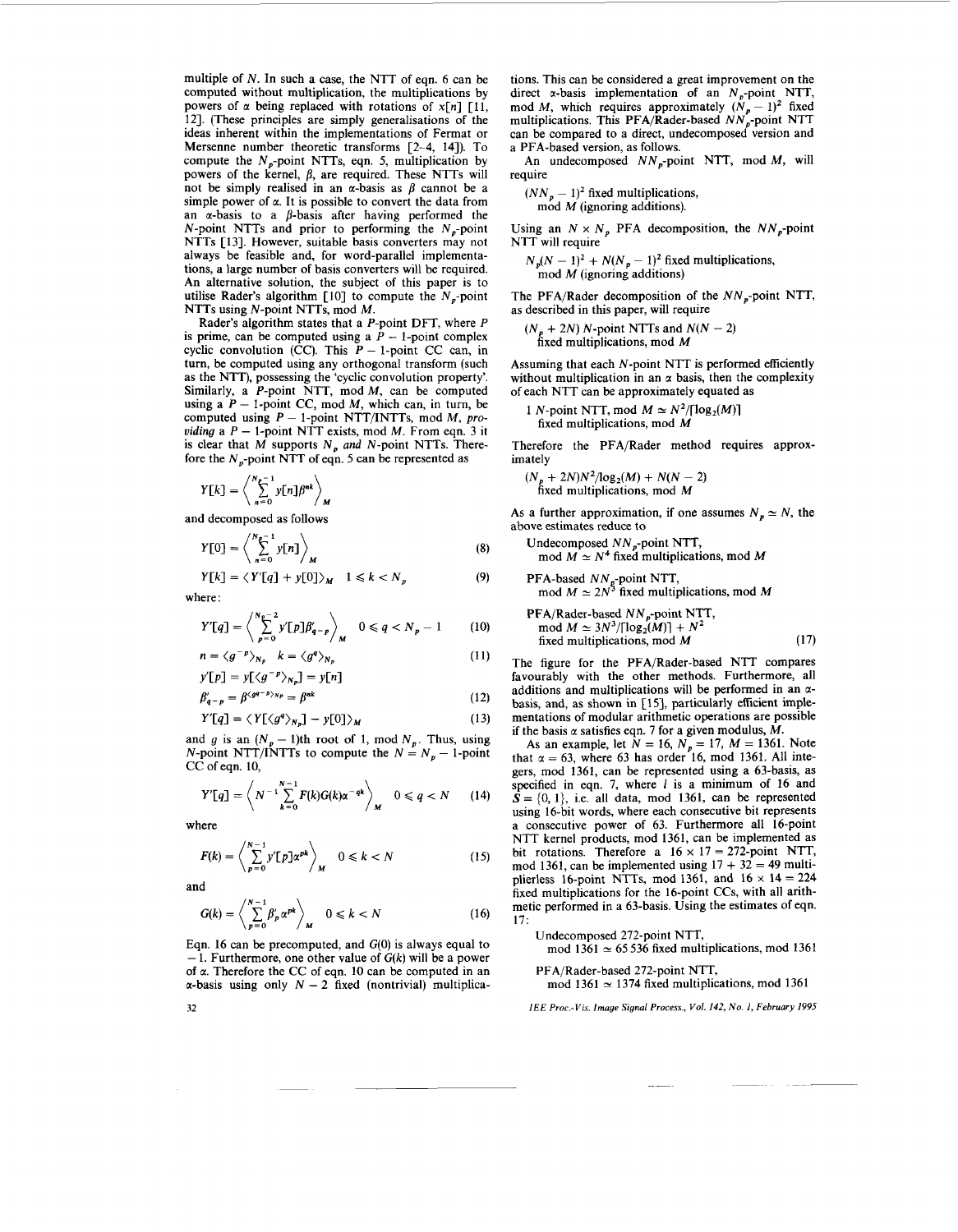PFA/Rader-based 272-point NTT, mod  $1361 \approx 1374$  fixed multiplications, mod 1361

### **3 Recursive extensions of Rader's algorithm**

Further Rader-based, composite NTTs can be constructed from the minimally composite NTTs of the preceding Section using prime-factor techniques. Thus, if

$$
N_{p_2} = NN_{p_1} + 1 \quad \text{with } N_{p_1}, N_{p_2} \text{ prime} \tag{18}
$$

then  $N_{n}$ -point NTTs can be computed, mod  $M$ , using  $NN_{p_1}$ -point NTTs, as described in the preceding Section, where

 $M = r(NN_{p_1}N_{p_2}) + 1$ 

for *r* integer, positive and *M* prime (19)

As  $N_p$ , is mutually prime to both N and  $N_{p_1}$ , any composite NTT, mod *M,* which comprises any or all of *N,*   $N_{p_1}$  and  $N_{p_2}$ , can be computed using only N-point NTTs, mod *M.* 

For example, if  $N = 12$ ,  $N_{p_1} = 13$ , then  $N_{p_2} = 157$  and 24492 (=12 × 13 × 157), 1884, (=12 × 157) and 2041  $(= 13 \times 157)$ -point NTTs can all be defined, mod *M*  $(=r \times 24492 + 1)$ , using only 12-point NTT modules.

These sequences of  $N_{p_i}$  can be iterated as long as all  $N_{p_i}$  are prime. Unfortunately few of these 'Rader sequences' continue for more than one or two times before reaching a nonprime. Table 1 shows some example

**Table 1** : **Radar seauences for selected** *N* 

| Rader sequence          |
|-------------------------|
| 2, 3, 7, 43             |
| -5                      |
| 6 7.43                  |
| 10 11                   |
| 12 13, 157              |
|                         |
| 66 67, 4423, , etc.     |
|                         |
| 192  193, 37057, , etc. |
|                         |
| 457, 208393. etc.       |
|                         |

sequences for selected *N.* Note that, as a special case, a  $2 \times 3 \times 7 \times 43 = 1806$ -point NTT can be computed, mod *M*, where  $M = r \times 1806 + 1$ , using only 2-point NTTs, mod *M.* 

For a given N, the sequence set can be extended to include any primes of the form  $P + 1$ , where  $P$  is generated as a multiplicative product of any or all members of the set  $\{N, 2, N_{p_1}, N_{p_2}, \ldots\}$ . (Note, that 2 is included as 2-point NTTs are simply implemented and never require multiplication.) Table 2 shows a selection of extended Radar sequences.

Although the sequences in Table 2 include a wide selection of primes, the most effective combinations will include as few 2-point and as many N-point NTTs as possible. A further broadening of the sequences (not shown in Table 2), is possible by also including all  $t$ , where  $t \mid N$ . This is justified because, if N-point NTTs are efficiently implemented, without multiplication, in an *a*basis, then t-point NTTs will also be efficiently implemented without multiplication.

As a final example, a  $5 \times 11 \times 23 = 1265$ -point NTT, mod 245411, can be implemented using an  $\alpha = 22$ -basis, where 22 has order 5, mod 245411,  $l = 5$  and  $S = \{0, 1, \ldots\}$ 

*IEE Proc.-Vis. Image Signal Process., Vol. 142, No. I, February 1995* 

2, ..., 21). The 1265-point NTT **uses** only 5-point and 2-point NTTs, mod 245411, with all multiplications by powers of 22 implemented as rotations. Note, the

**Table 2: Extended radar sequences for selected** *N* 

| N   | <b>Extended Rader sequence</b>                                       |
|-----|----------------------------------------------------------------------|
|     | 2 3.7.43                                                             |
|     | 3, 2, 7, 43                                                          |
| 4   | 2.5.3.11.13.7.61.31.23.67.661.331.53.131.157.etc.                    |
|     | 5 2. 3. 11. 7. 31. 23. 67. 331. 71. 43. 211. 463. 2311. 311. etc.    |
|     | 6 2. 7. 3. 43. etc.                                                  |
|     | 7 2 3 4 3                                                            |
|     | 8 2.3.7.43.1033.24793.6199.etc.                                      |
| 9   | 2. 3. 19. 7. 127. 43. 2287. 14479. etc.                              |
|     | 10 2. 11. 3. 23. 31. 7. 331. 67. 47. 2531. 691. 139. 7591. 311. etc. |
| 11  | 2. 3. 23. 7. 67. 47. 139. 43. 463. 967. 10627. 4423. 3083. etc.      |
| 12  | 2.13.3.157.7.79.etc.                                                 |
| 66  | 2.67.3.4423.7.26539.463.43.etc.                                      |
| 102 | 2 102 2 27057 7 12 57702 210550 otc                                  |

**192 456 2, 193, 3, 37057,7.43, 57793. 348559. etc 2. 457. 3, 208393. 7. 43, 19609, etc.** 

blocklengths 11 and 23 are decomposed, using the **PFA** and Radar algorithms, as  $(5 \times 2) + 1$  and  $(((5 \times 2) + 1) \times 2) + 1$ , respectively.

The complete 1265-point NTT, mod 245411, requires

1593 5-point NTTs

4560 2-point NTTs

3180 fixed multiplications

and initial 2 to 22 basis conversions for all incoming data

Unlike the previous example, where  $\alpha = 63$  and  $S = \{0,$ **1)** (requiring **1** bit), in this example the set *S* 'spans' the basis (and requires 5 bits). In other words, a representation for all integers  $\{0, 1, \ldots, \alpha - 1\}$  is contained in *S*. In this example,  $\{0, 1, ..., 2\} \in S$ . This spanning guarantees a simple implementation for addition and, consequently, general multiplication, mod 245411, as additive carry propagation is localised [l5]. Moreover, *S* can be widened up to **(0, 1,** 2, ..., 31) (whilst still requiring *<sup>5</sup>* bits), and all computations can now use redundant arithmetic structures [16] with reduced carry propagations and, consequently, increased speed. The greatest drawback with this particular NTT example is the increased wordlength requirements, from  $\lceil \log_2(245411) \rceil = 18$  bits, using a conventional binary representation, to  $5 \times 5 = 25$ bits using a 22-basis with  $\mathbf{S} = \{0, 1, 2, \ldots, 31\}$ . It is hoped that more competitive Rader-based NTTs will become apparent over larger moduli.

#### **4 Conclusion**

A repeated application of Rader's algorithm has been proposed for the realisation of unusual-length NTTs. It allows the construction of relatively long-length NTTs using a single, small-length NTT. This small-length NTT can be efficiently implemented, without multiplication, by a preliminary basis conversion, so that the basis representation of the data corresponds to the kernel of the smalllength NTT [15]. Thus the multiplication count of the complete NTT is reduced to the relatively small number of point-product multiplications, inherent within each application of Rader's algorithm. The method has been developed in conjunction with a prime-factor decomposition and, as the blocklengths comprise unusual primes, these NTTs are easily combined with more conventional NTTs (such as FNTs), using prime-factor techniques, to

**33**